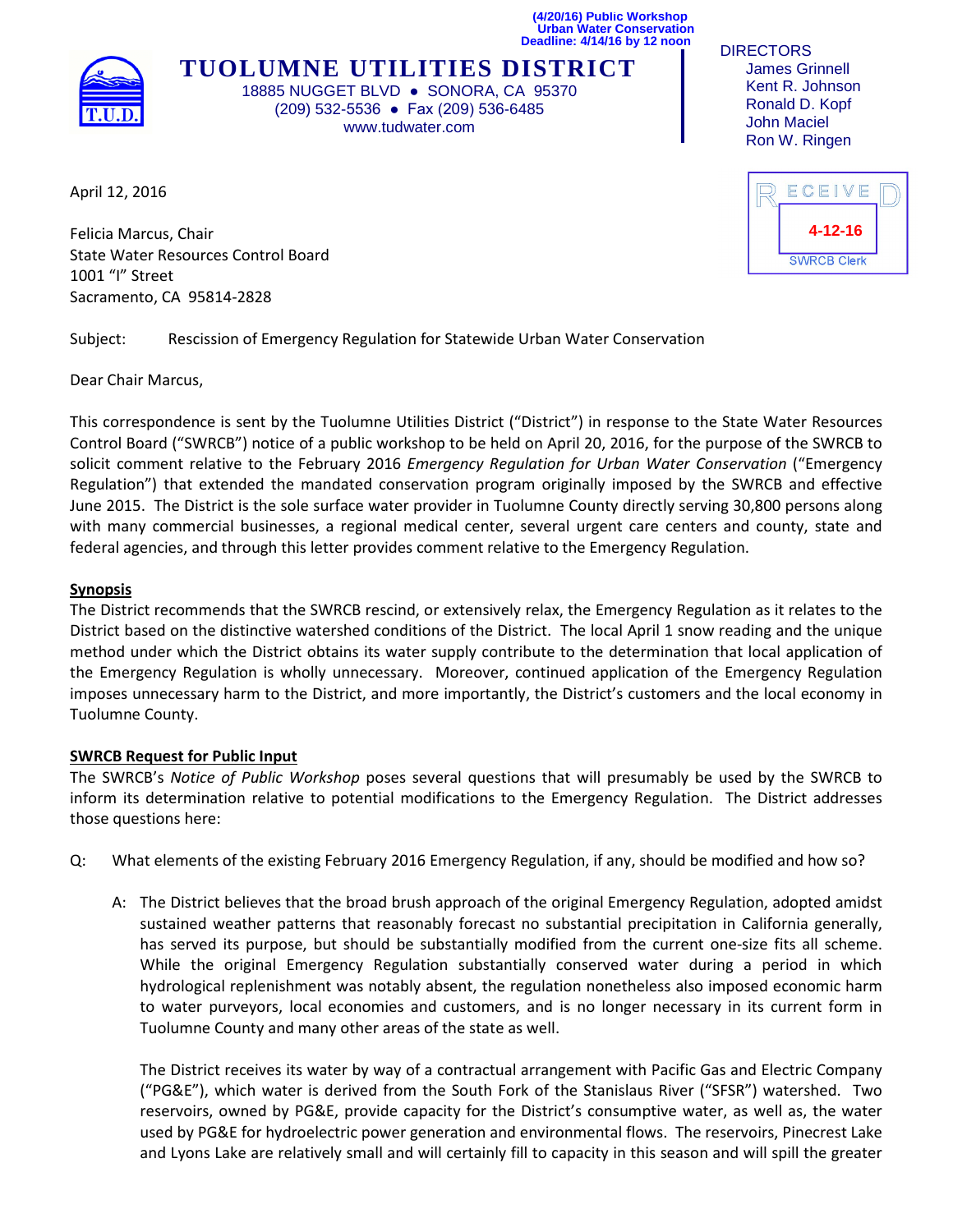majority of runoff. The water supply for Tuolumne County resets itself each year based upon annual precipitation and accumulated snowpack. So long as the snowpack component is sufficient to both fill and spill from the Pinecrest and Lyons reservoirs, the District can receive its full contractual allocation of water for consumptive and agricultural uses without impacting other uses of water. As of April 1, 2016, the snowpack survey is at 105% of normal at Lower Relief Valley and 102% of normal at Gianelli Meadow. This means that the watershed will produce more than enough water for the nominal uses of District customers, maintain regulatory compliance for flow and reservoir elevations supporting recreation and will provide ample water for PG&E power generation based on historic data. In short, the watershed resets *each year* with local snowpack determining if sufficient water supply will be available for our rural county users. These facts define the unique circumstance under which our local watershed operates and sets the foundational reason that the Emergency Regulation should be relaxed for District customers and why the SWRCB should consider such factors when making determinations as to the application of its Emergency Regulation. The watershed will produce well above average water flows, so why penalize county users for the production of the watershed under these conditions? We believe doing so is unnecessary.

- Q: How should the State Water Board account for regional differences in precipitation and lingering drought impacts, and what would be the methods of doing so?
	- A: The SWRCB should consider individual local watersheds when advancing or extending the mandatory regulations. For instance, during the current water year, the SFSR watershed has operated better than normal when compared against historic data available since 1976. What's more, the SWRCB should recognize individual watersheds, such as SFSR, that can meet both environmental flows and consumptive use demands and lower or eliminate conservation measures. In the District's case, customers can receive their contractual allotment of water from PG&E without reduction because the watershed, in 2016, will produce greater than average historic amounts of water that will also allow for required environmental flows.

The SWRCB should also consider the procurement method under which agencies such as the District receive their water. Though the District assumed the maintenance and operational responsibilities of water delivery to Tuolumne County customers, PG&E retained the water rights and uses the vast majority of water in the watershed to produce hydroelectric power through its Spring Gap and Phoenix Powerhouses. Current year water now lost to conservation by District customers, inures to the benefit of hydroelectric generation and not District customers, or is simply lost to others. This is a substantial hardship to District customers, businesses and the local economy in Tuolumne County.

The SWRCB should consider the elevations, terrain and rural nature of territory served by local water purveyors. The conservation mandate should be mitigated where the rural nature of the service territory itself reduces the impact of irrigable landscaping that is less prevalent in these locations as compared to the urbanized environment. To this end, local water purveyor's should be left to develop and impose, if necessary, a local conservation mandate that considers the totality of local watershed conditions and that can be more nimble and surgical in application of conservation to meet local conditions.

The SWRCB should also consider the totality of success of local conservation efforts when evaluating whether to rescind or relax local water conservation mandates. In 2014, state imposed regulatory requirements, coupled with low precipitation, produced a unique situation in which the local water supply was in doubt. The District imposed *its own* substantial local mandatory conservation requirements, and customers achieved over 40% conservation in the summer months. Then, again, in 2015/16 District